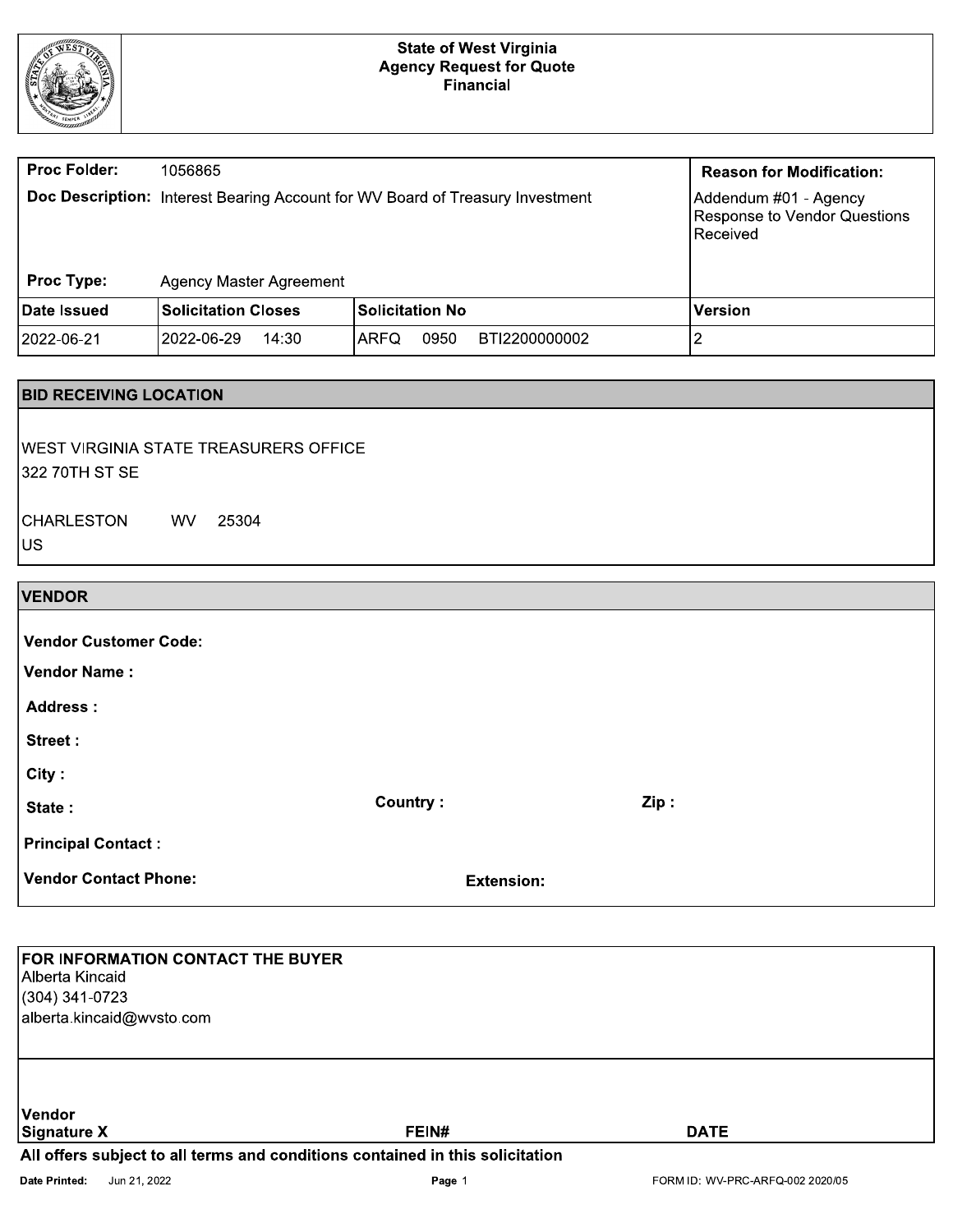| <b>ADDITIONAL INFORMATION</b><br>ADDENDUM #01 - Agency Response to Vendor Questions |                                                                                                                                                                                                                                                   |        |                                                                           |    |                   |  |  |  |
|-------------------------------------------------------------------------------------|---------------------------------------------------------------------------------------------------------------------------------------------------------------------------------------------------------------------------------------------------|--------|---------------------------------------------------------------------------|----|-------------------|--|--|--|
|                                                                                     | The WV State Treasurer's Office is seeking bids on behalf of the WV Board of Treasury Investments to establish a contract for an<br>interest bearing account. See attached Instructions to Bidders, Agency Terms & Conditions and Specifications. |        |                                                                           |    |                   |  |  |  |
| <b>INVOICE TO</b>                                                                   |                                                                                                                                                                                                                                                   |        | <b>SHIP TO</b>                                                            |    |                   |  |  |  |
| WEST VIRGINIA BOARD OF<br><b>TREASURY INVESTMENTS</b>                               |                                                                                                                                                                                                                                                   |        | <b>WEST VIRGINIA BOARD OF</b><br>TREASURY INVESTMENTS -<br><b>CAPITOL</b> |    |                   |  |  |  |
| 315 70th STREET SE                                                                  |                                                                                                                                                                                                                                                   |        | 315 70th STREET SE                                                        |    |                   |  |  |  |
| <b>CHARLESTON</b><br>US.                                                            | WV                                                                                                                                                                                                                                                |        | <b>CHARLESTON</b><br>US                                                   | WV |                   |  |  |  |
| $1.314 \times 10^{-1}$                                                              |                                                                                                                                                                                                                                                   | $\sim$ | 11.11111122222                                                            |    | T - 4 - 1 Dec - - |  |  |  |

| Line | Comm Ln Desc           | Qty      | Unit Issue | Unit Price | <b>Total Price</b> |
|------|------------------------|----------|------------|------------|--------------------|
|      | Banking and investment | 12.00000 | $-4$       |            |                    |
|      |                        |          |            |            |                    |

| <b>Comm Code</b> | <b>Manufacturer</b> | Specification | Model # |
|------------------|---------------------|---------------|---------|
| 84120000         |                     |               |         |

### Extended Description:

Demand Deposit Account - Per Annum Base Rate + Spread/Per Item Cost

| <b>INVOICE TO</b>                                            |           | <b>SHIP TO</b>                                                     |           |
|--------------------------------------------------------------|-----------|--------------------------------------------------------------------|-----------|
| <b>WEST VIRGINIA BOARD OF</b><br><b>TREASURY INVESTMENTS</b> |           | WEST VIRGINIA BOARD OF<br>TREASURY INVESTMENTS -<br><b>CAPITOL</b> |           |
| 315 70th STREET SE                                           |           | 315 70th STREET SE                                                 |           |
| <b>CHARLESTON</b><br><b>US</b>                               | <b>WV</b> | <b>CHARLESTON</b><br>US                                            | <b>WV</b> |

| ∣Line     | <b>Comm Ln Desc</b>           |                     | Qty     | <b>Unit Issue</b>    | <b>Unit Price</b> | <b>Total Price</b> |
|-----------|-------------------------------|---------------------|---------|----------------------|-------------------|--------------------|
| 2         | Banking and investment        |                     | 1.00000 | EΑ                   |                   |                    |
| Comm Code |                               | <b>Manufacturer</b> |         | <b>Specification</b> | Model #           |                    |
| 84120000  |                               |                     |         |                      |                   |                    |
|           | <b>Protected Manufacturer</b> |                     |         |                      |                   |                    |

## Extended Description:

Outgoing Wire - Estimate of ONE per year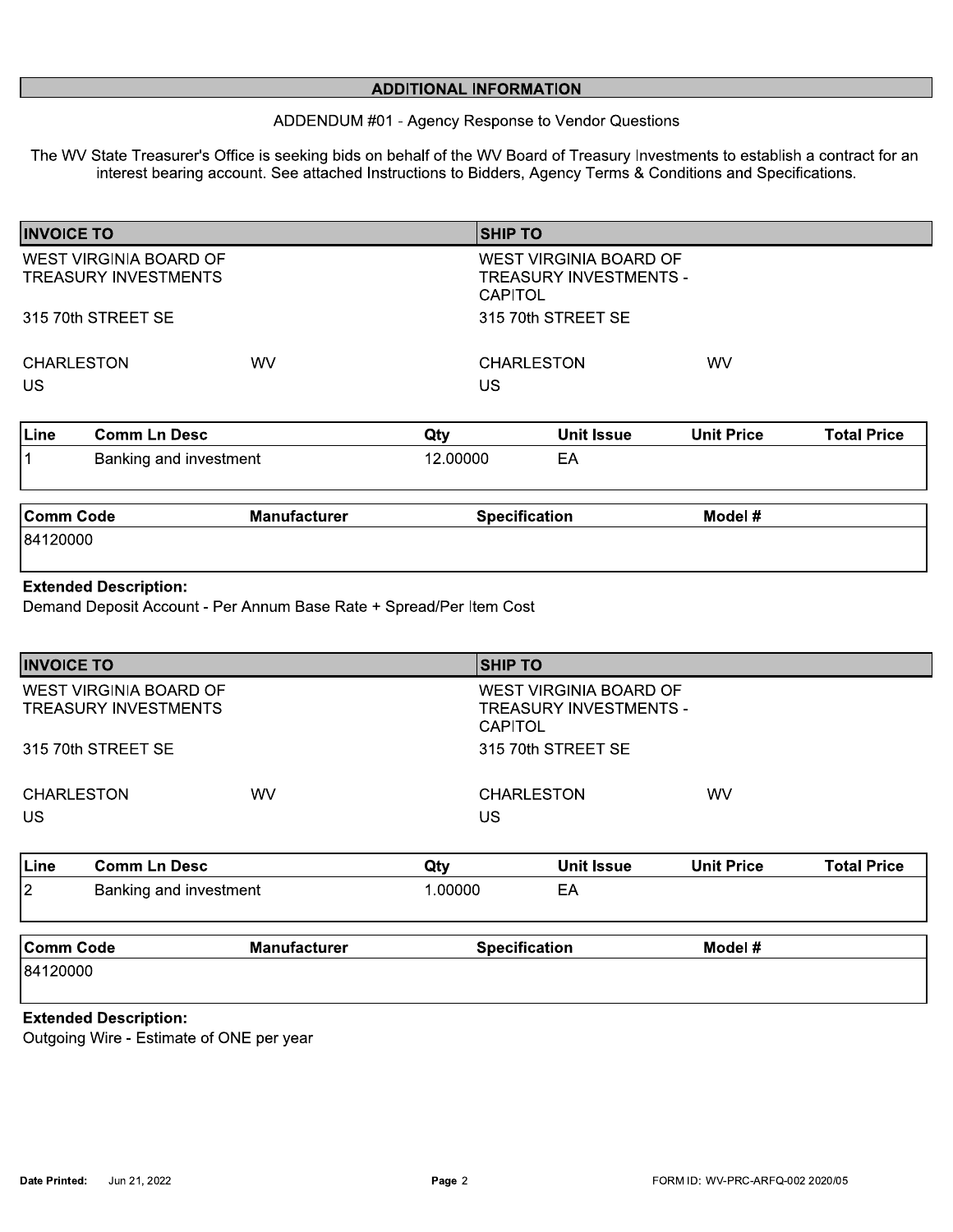| <b>INVOICE TO</b>                                 |                                                                                    |                     | <b>SHIP TO</b>                   |                                                                               |                   |                    |
|---------------------------------------------------|------------------------------------------------------------------------------------|---------------------|----------------------------------|-------------------------------------------------------------------------------|-------------------|--------------------|
|                                                   | <b>WEST VIRGINIA BOARD OF</b><br><b>TREASURY INVESTMENTS</b><br>315 70th STREET SE |                     | <b>CAPITOL</b>                   | <b>WEST VIRGINIA BOARD OF</b><br>TREASURY INVESTMENTS -<br>315 70th STREET SE |                   |                    |
| <b>CHARLESTON</b>                                 |                                                                                    | <b>WV</b>           |                                  | <b>CHARLESTON</b>                                                             | <b>WV</b>         |                    |
| <b>US</b>                                         |                                                                                    |                     | <b>US</b>                        |                                                                               |                   |                    |
| Line                                              | <b>Comm Ln Desc</b>                                                                |                     | Qty                              | <b>Unit Issue</b>                                                             | <b>Unit Price</b> | <b>Total Price</b> |
| 3                                                 | Banking and investment                                                             |                     | 1.00000                          | EA                                                                            |                   |                    |
|                                                   |                                                                                    |                     |                                  |                                                                               |                   |                    |
|                                                   | <b>Extended Description:</b>                                                       | <b>Manufacturer</b> |                                  | <b>Specification</b>                                                          | Model #           |                    |
|                                                   | Incoming Wire - Estimate of ONE per year                                           |                     |                                  |                                                                               |                   |                    |
| <b>Comm Code</b><br>84120000<br><b>INVOICE TO</b> | WEST VIRGINIA BOARD OF<br><b>TREASURY INVESTMENTS</b>                              |                     | <b>SHIP TO</b><br><b>CAPITOL</b> | WEST VIRGINIA BOARD OF<br>TREASURY INVESTMENTS -                              |                   |                    |
|                                                   | 315 70th STREET SE                                                                 | <b>WV</b>           | <b>US</b>                        | 315 70th STREET SE<br><b>CHARLESTON</b>                                       | <b>WV</b>         |                    |
|                                                   | <b>Comm Ln Desc</b>                                                                |                     | Qty                              | <b>Unit Issue</b>                                                             | <b>Unit Price</b> |                    |
| <b>CHARLESTON</b><br><b>US</b><br>Line<br>4       | Banking and investment                                                             |                     | 12.00000                         | EA                                                                            |                   | <b>Total Price</b> |

# Extended Description:

Monthly Account Maintenance Fee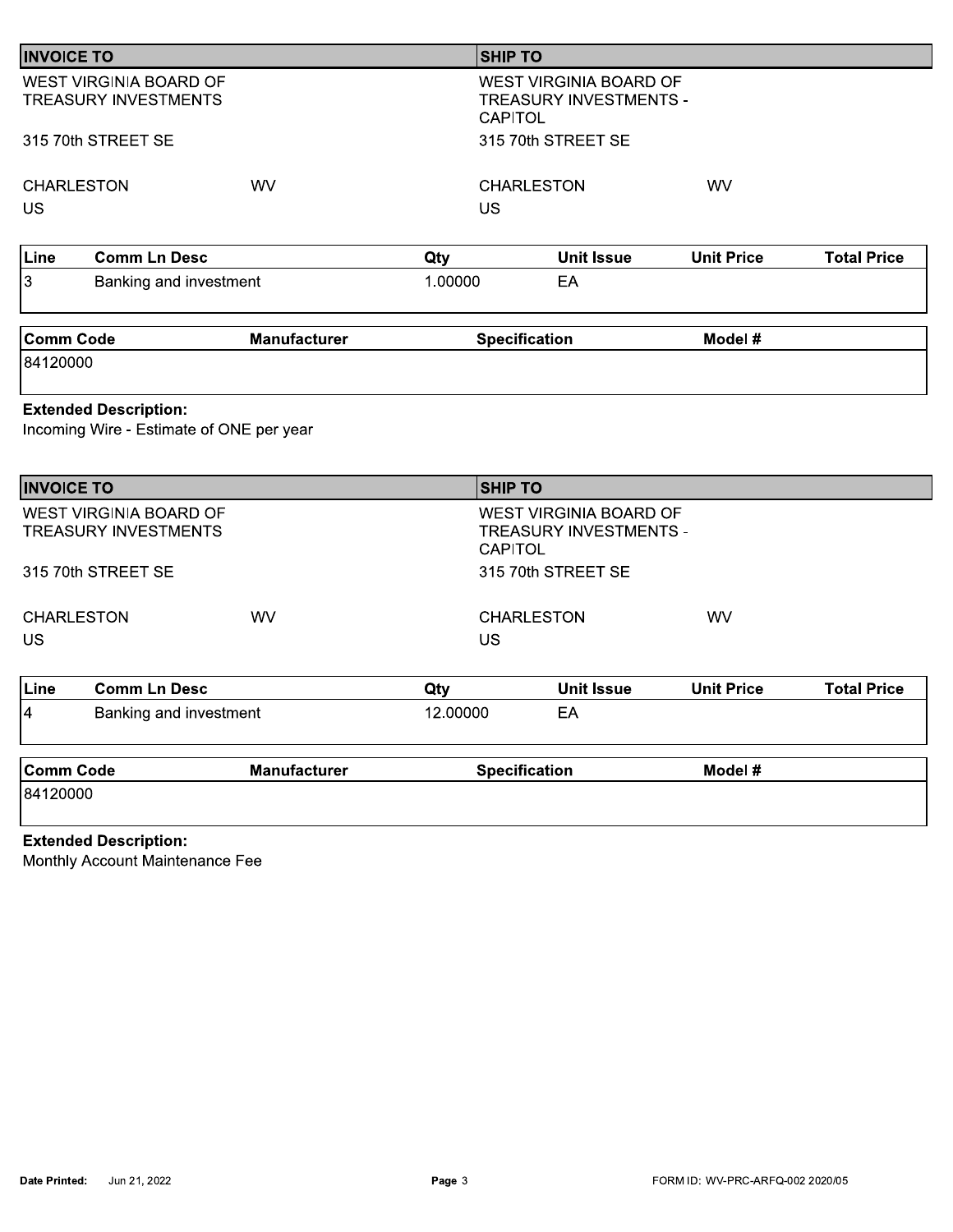| <b>INVOICE TO</b>                                                               |                                                              |                     |     | <b>SHIP TO</b>                                                                   |                   |                    |
|---------------------------------------------------------------------------------|--------------------------------------------------------------|---------------------|-----|----------------------------------------------------------------------------------|-------------------|--------------------|
|                                                                                 | <b>WEST VIRGINIA BOARD OF</b><br><b>TREASURY INVESTMENTS</b> |                     |     | <b>WEST VIRGINIA BOARD OF</b><br><b>TREASURY INVESTMENTS -</b><br><b>CAPITOL</b> |                   |                    |
|                                                                                 | 315 70th STREET SE                                           |                     |     | 315 70th STREET SE                                                               |                   |                    |
| <b>CHARLESTON</b><br><b>US</b>                                                  |                                                              | WV                  |     | <b>CHARLESTON</b><br><b>US</b>                                                   | <b>WV</b>         |                    |
| Line                                                                            | <b>Comm Ln Desc</b>                                          |                     | Qty | <b>Unit Issue</b>                                                                | <b>Unit Price</b> | <b>Total Price</b> |
| 5                                                                               | Banking and investment                                       |                     |     |                                                                                  |                   |                    |
| <b>Comm Code</b>                                                                |                                                              | <b>Manufacturer</b> |     | <b>Specification</b>                                                             | Model #           |                    |
| 84120000                                                                        |                                                              |                     |     |                                                                                  |                   |                    |
| <b>Extended Description:</b><br>Other - Must Explain on Pricing Page and submit |                                                              |                     |     |                                                                                  |                   |                    |
|                                                                                 | <b>SCHEDULE OF EVENTS</b>                                    |                     |     |                                                                                  |                   |                    |
| Line                                                                            | Event                                                        |                     |     | <b>Event Date</b>                                                                |                   |                    |

2022-06-21

 $\overline{1}$ Ques Due at 10:30am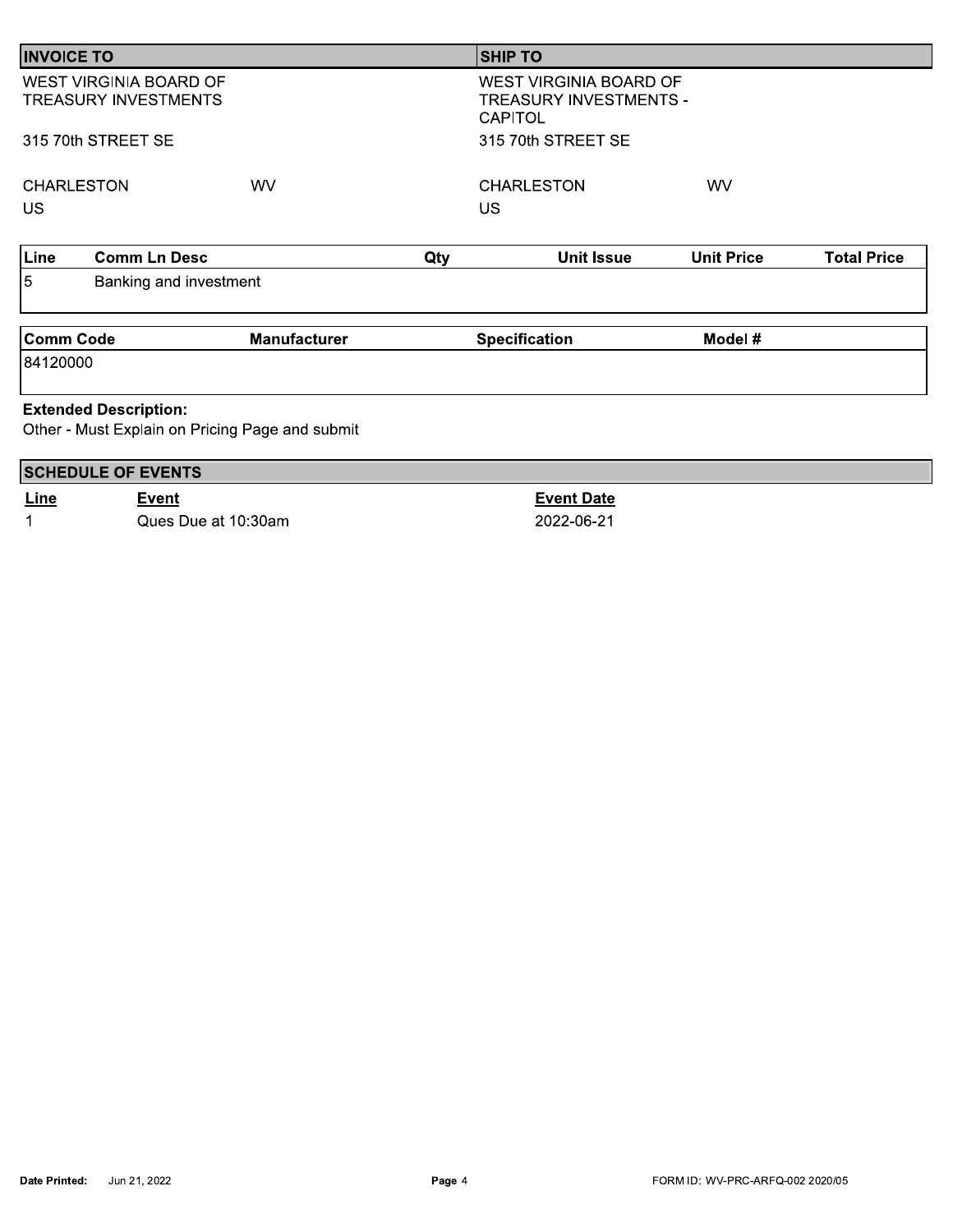|               | Document Phase | Document Description                                            | Page |
|---------------|----------------|-----------------------------------------------------------------|------|
| BTI2200000002 | Final          | Interest Bearing Account for WV<br>Board of Treasury Investment |      |

# ADDITIONAL TERMS AND CONDITIONS

See attached document(s) for additional Terms and Conditions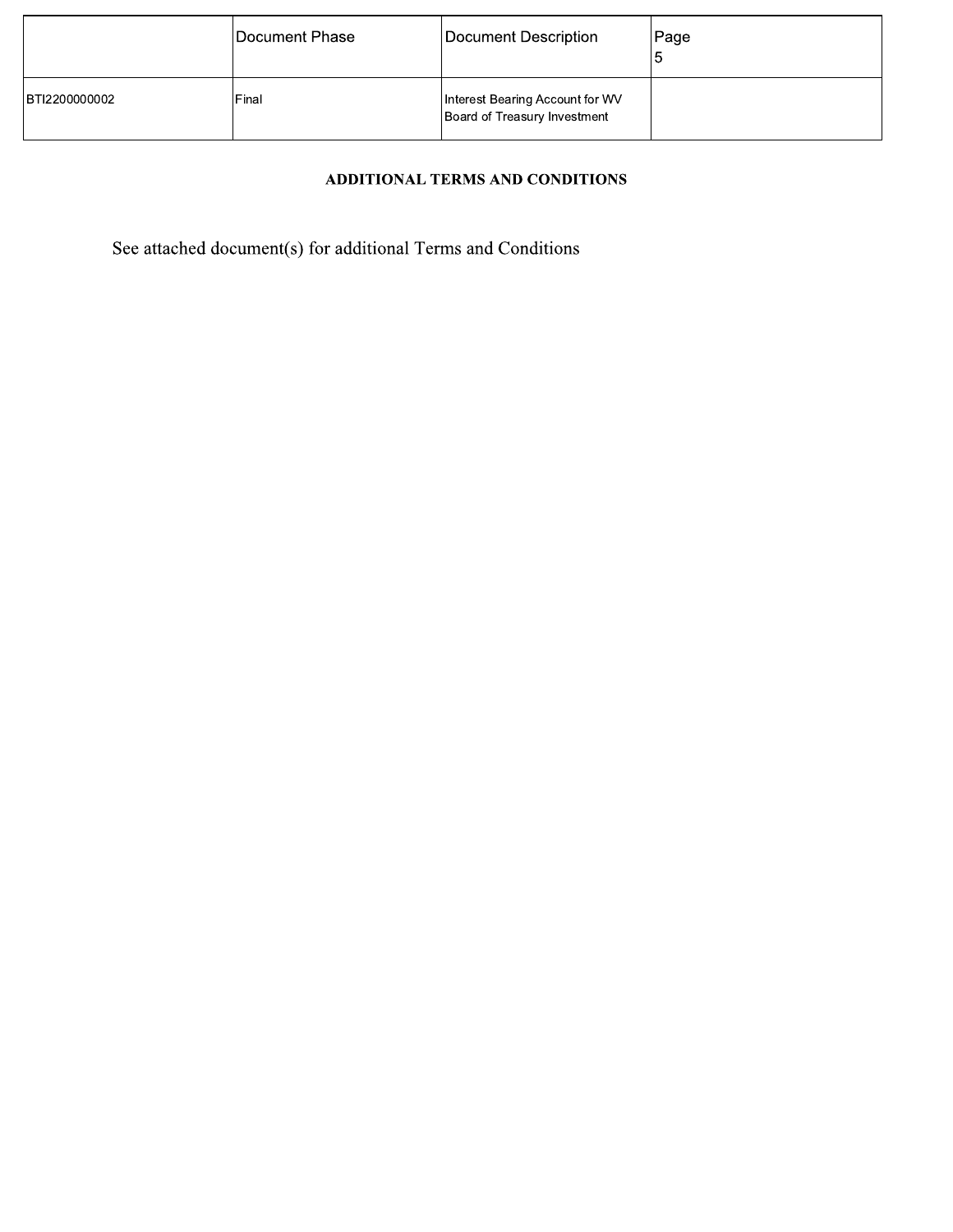# SOLICITATION NUMBER: ARFQ BTI2200000002 Addendum Number: 01

The purpose of this addendum is to modify the solicitation identified as ARFQ BTI2200000002 ("Solicitation") to reflect the change(s) identified and described below.

# **Applicable Addendum Category:**

- [ ] Modify bid opening date and time
- [ ] Modify specifications of product or service being sought
- [X] Attachment of vendor questions and responses
- [] Attachment of pre-bid sign-in sheet
- [ ] Correction of error
- [ ] Other (Attach Purchasing Affidavit)

# **Terms and Conditions:**

- 1. All provisions of the Solicitation and other addenda not modified herein shall remain in full force and effect.
- 2. Vendor should acknowledge receipt of all addenda issued for this Solicitation by completing an Addendum Acknowledgment, a copy of which is included herewith. Failure to acknowledge addenda may result in bid disqualification. The addendum acknowledgement should be submitted with the bid to expedite document processing.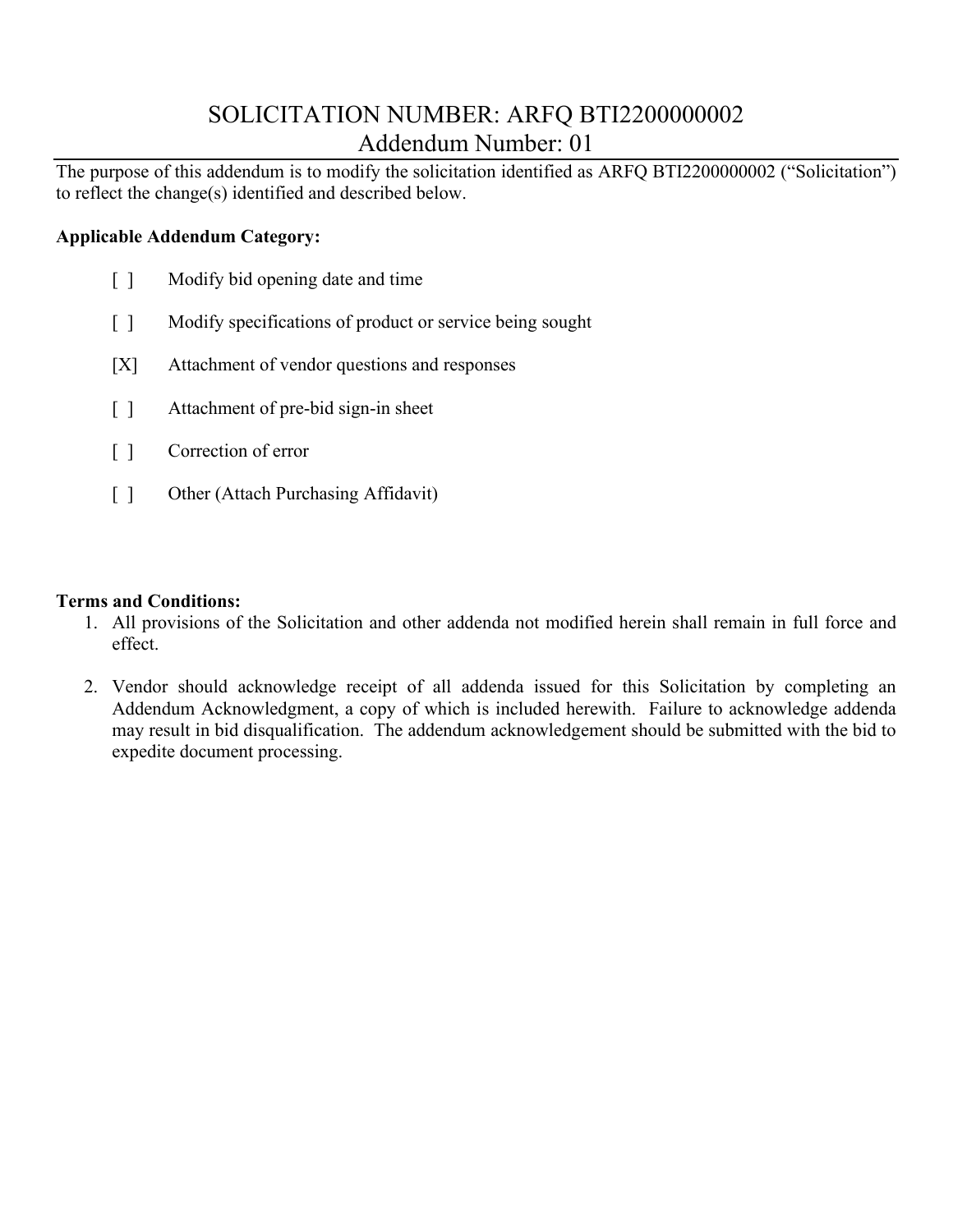# **ADDENDUM ACKNOWLEDGEMENT FORM SOLICITATION NO.: ARFQ BTI2200000002**

**Instructions:** Please acknowledge receipt of all addenda issued with this solicitation by completing this addendum acknowledgment form. Check the box next to each addendum received and sign below. Failure to acknowledge addenda may result in bid disqualification.

**Acknowledgment:** I hereby acknowledge receipt of the following addenda and have made the necessary revisions to my proposal, plans and/or specification, etc.

# **Addendum Numbers Received:**

(Check the box next to each addendum received)

| $\Box$ | Addendum No. 1 |  | [ ] Addendum No. 6  |
|--------|----------------|--|---------------------|
| $\Box$ | Addendum No. 2 |  | [ ] Addendum No. 7  |
| $\Box$ | Addendum No. 3 |  | [ ] Addendum No. 8  |
| $\Box$ | Addendum No. 4 |  | [ ] Addendum No. 9  |
|        | Addendum No. 5 |  | [ ] Addendum No. 10 |

I understand that failure to confirm the receipt of addenda may be cause for rejection of this bid. I further understand that that any verbal representation made or assumed to be made during any oral discussion held between Vendor's representatives and any state personnel is not binding. Only the information issued in writing and added to the specifications by an official addendum is binding.

Company

 $\mathcal{L}_\text{max}$  and  $\mathcal{L}_\text{max}$  and  $\mathcal{L}_\text{max}$  and  $\mathcal{L}_\text{max}$  and  $\mathcal{L}_\text{max}$ 

 $\mathcal{L}_\mathcal{L}$  , which is a set of the set of the set of the set of the set of the set of the set of the set of the set of the set of the set of the set of the set of the set of the set of the set of the set of the set of

Authorized Signature

Date

NOTE: This addendum acknowledgement should be submitted with the bid to expedite document processing.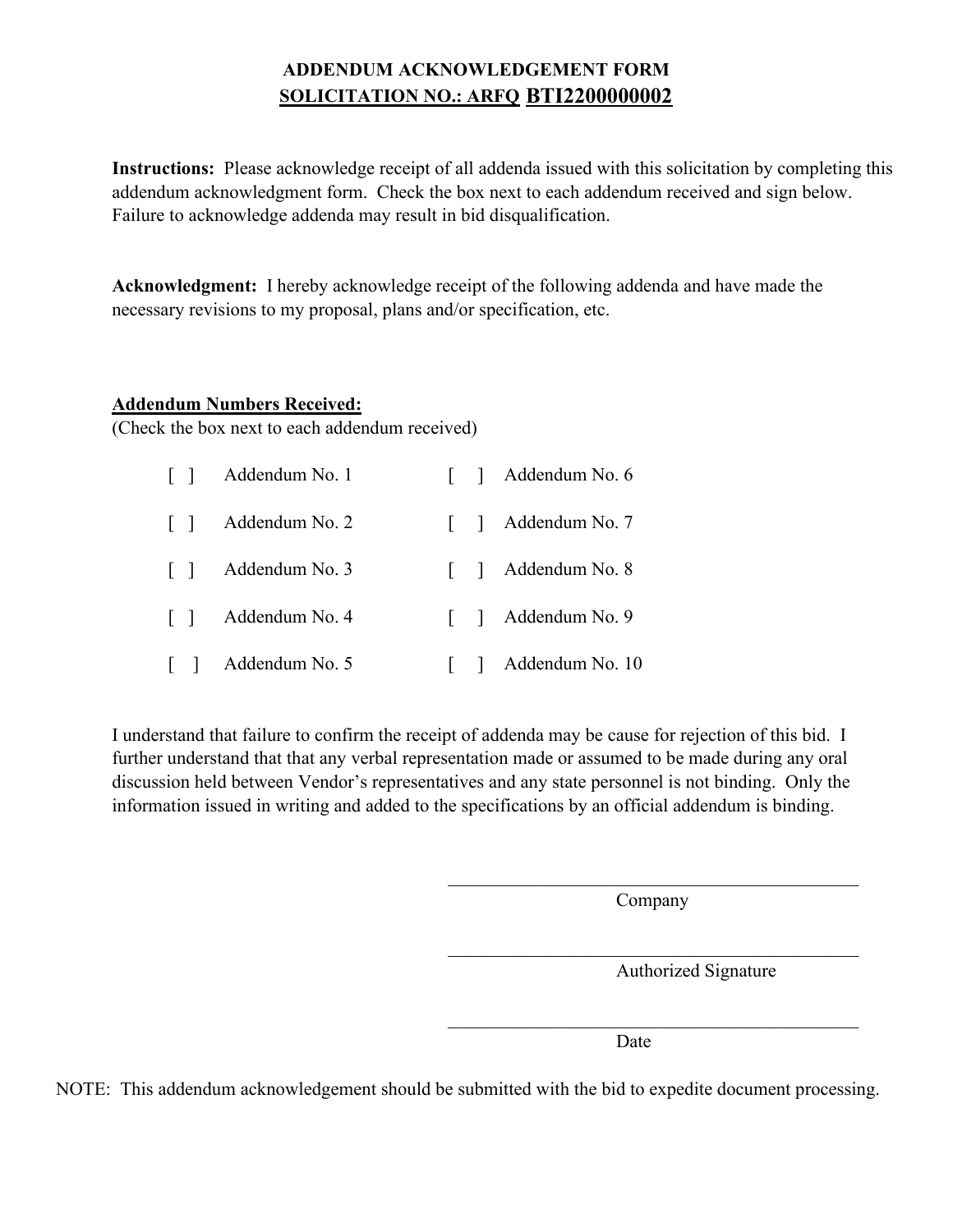# **ADDENDUM 1 – ARFQ BTI2200000001 Depository RFQ Questions**

Ques. 1: Can we provide an interest calculation method that is different than the one included in the RFQ? For example – a method of interest that is based on the daily rate of interest, a 365 day calculation compared to the 12 month, monthly, illustration currently provided in the RFQ.

**Answer 1: No. All bidders must use the RFQ Pricing Sheet and methodology provided in Exhibit A.**

Ques. 2: Are we required to include any/all documents that will be required for execution and onboarding of the account with the bid response package – i.e. signature cards, resolution , terms of service?

**Answer 2: It is preferred that these items be provided with the vendors bid response, however they may be submitted by the vendor upon the designated buyer's request. These items will need to be vetted during the evaluation and prior to a contract award.**

Ques. 3: Do you need proof of insurance referenced under Section 8 of the instructions to be uploaded to wvOASIS? Language reads that this will be required prior to Contract Award so I wasn't sure if this meant with the proposal**.** 

**Answer 3: You do not need to include the Proof of Insurance along with the bid response. However, the successful bidder will be required to provide Proof of Insurance in order to finalize the contract.**

Ques. 4: It's my understanding that the STO uses its own Bank Routing/ABA Number so wanted to confirm that use of JPMorgan Chase Bank Routing Number for this new account is acceptable if awarded the business.

**Answer 4: The contract will be between the Board of Treasury Investments and the successful bidder. The successful bidder's Routing Number will be acceptable.**

Ques. 5**:** Please forward the electronic version of the RFQ Pricing Page.

**Answer 5: See attached pricing page in Word format**.

Ques. 6:Please confirm that a Federal Home Loan Bank is an acceptable form of collateral to support uninsured balances. There are references to bankers surety bonds in Attachment 2 being required but then in Collateral Policies and Procedures is mentions that a Federal Home Loan Bank Letter of Credit is acceptable so would appreciate any clarification around the collateral requirements.

**Answer 6: Yes, Federal Home Loan Bank Letter of Credit is an acceptable form of collateral.**